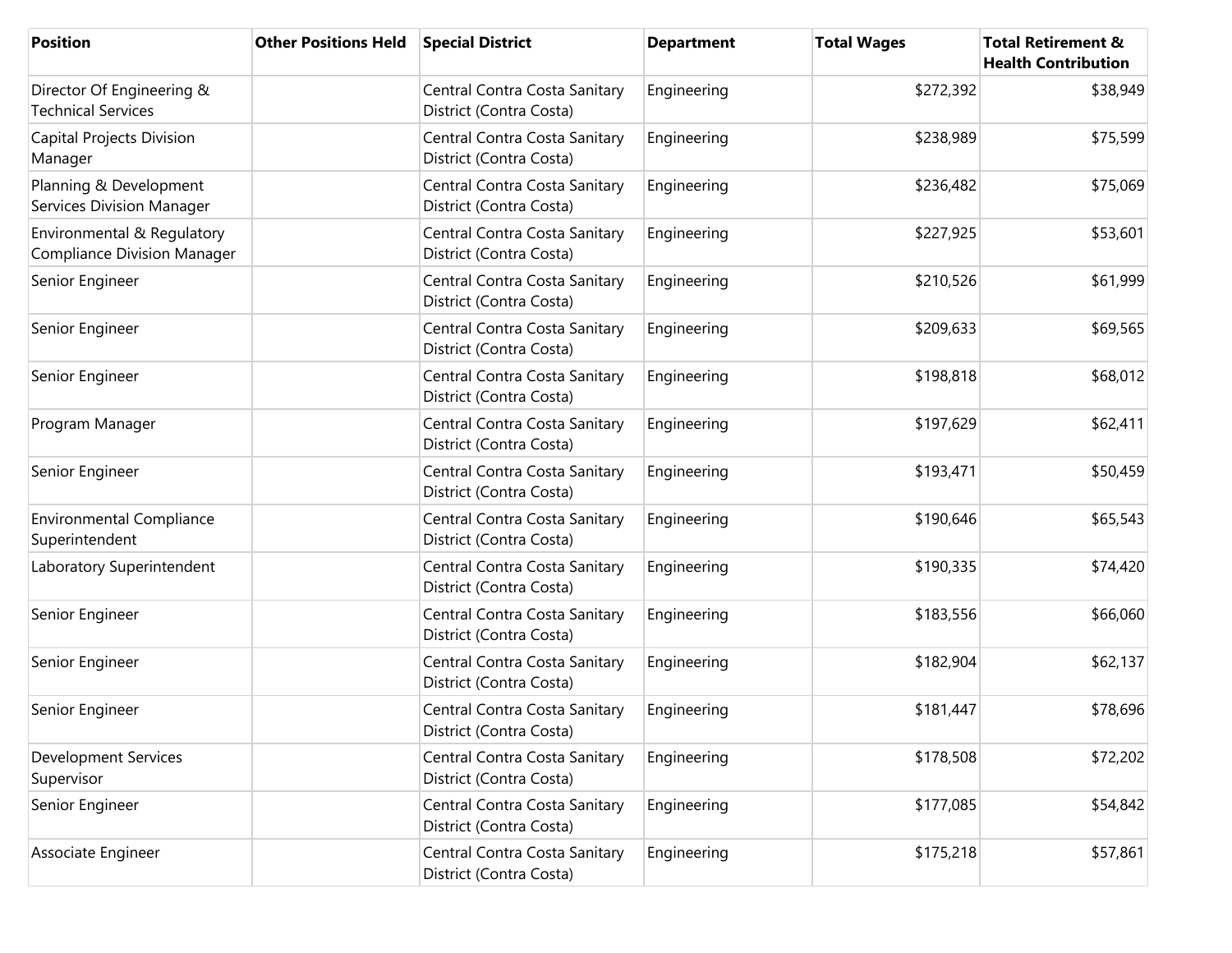| Associate Engineer                        | Central Contra Costa Sanitary<br>District (Contra Costa) | Engineering | \$166,735 | \$64,840 |
|-------------------------------------------|----------------------------------------------------------|-------------|-----------|----------|
| Associate Engineer                        | Central Contra Costa Sanitary<br>District (Contra Costa) | Engineering | \$166,069 | \$43,788 |
| Associate Engineer                        | Central Contra Costa Sanitary<br>District (Contra Costa) | Engineering | \$165,172 | \$62,965 |
| Associate Engineer                        | Central Contra Costa Sanitary<br>District (Contra Costa) | Engineering | \$164,593 | \$58,223 |
| <b>Utility Systems Engineer</b>           | Central Contra Costa Sanitary<br>District (Contra Costa) | Engineering | \$164,489 | \$70,097 |
| Associate Engineer                        | Central Contra Costa Sanitary<br>District (Contra Costa) | Engineering | \$164,340 | \$70,109 |
| Associate Engineer                        | Central Contra Costa Sanitary<br>District (Contra Costa) | Engineering | \$163,579 | \$44,579 |
| Associate Engineer                        | Central Contra Costa Sanitary<br>District (Contra Costa) | Engineering | \$160,975 | \$48,061 |
| Associate Engineer                        | Central Contra Costa Sanitary<br>District (Contra Costa) | Engineering | \$160,644 | \$63,174 |
| <b>Development Services</b><br>Supervisor | Central Contra Costa Sanitary<br>District (Contra Costa) | Engineering | \$158,365 | \$42,635 |
| Associate Engineer                        | Central Contra Costa Sanitary<br>District (Contra Costa) | Engineering | \$157,323 | \$38,455 |
| Associate Engineer                        | Central Contra Costa Sanitary<br>District (Contra Costa) | Engineering | \$157,193 | \$61,758 |
| Associate Engineer                        | Central Contra Costa Sanitary<br>District (Contra Costa) | Engineering | \$156,440 | \$45,528 |
| Senior Engineering Assistant              | Central Contra Costa Sanitary<br>District (Contra Costa) | Engineering | \$149,724 | \$67,517 |
| Land Surveyor                             | Central Contra Costa Sanitary<br>District (Contra Costa) | Engineering | \$147,308 | \$62,748 |
| Household Hazardous Waste<br>Supervisor   | Central Contra Costa Sanitary<br>District (Contra Costa) | Engineering | \$146,552 | \$59,995 |
| Assistant Engineer                        | Central Contra Costa Sanitary<br>District (Contra Costa) | Engineering | \$145,988 | \$61,608 |
| Chemist III                               | Central Contra Costa Sanitary<br>District (Contra Costa) | Engineering | \$145,543 | \$61,196 |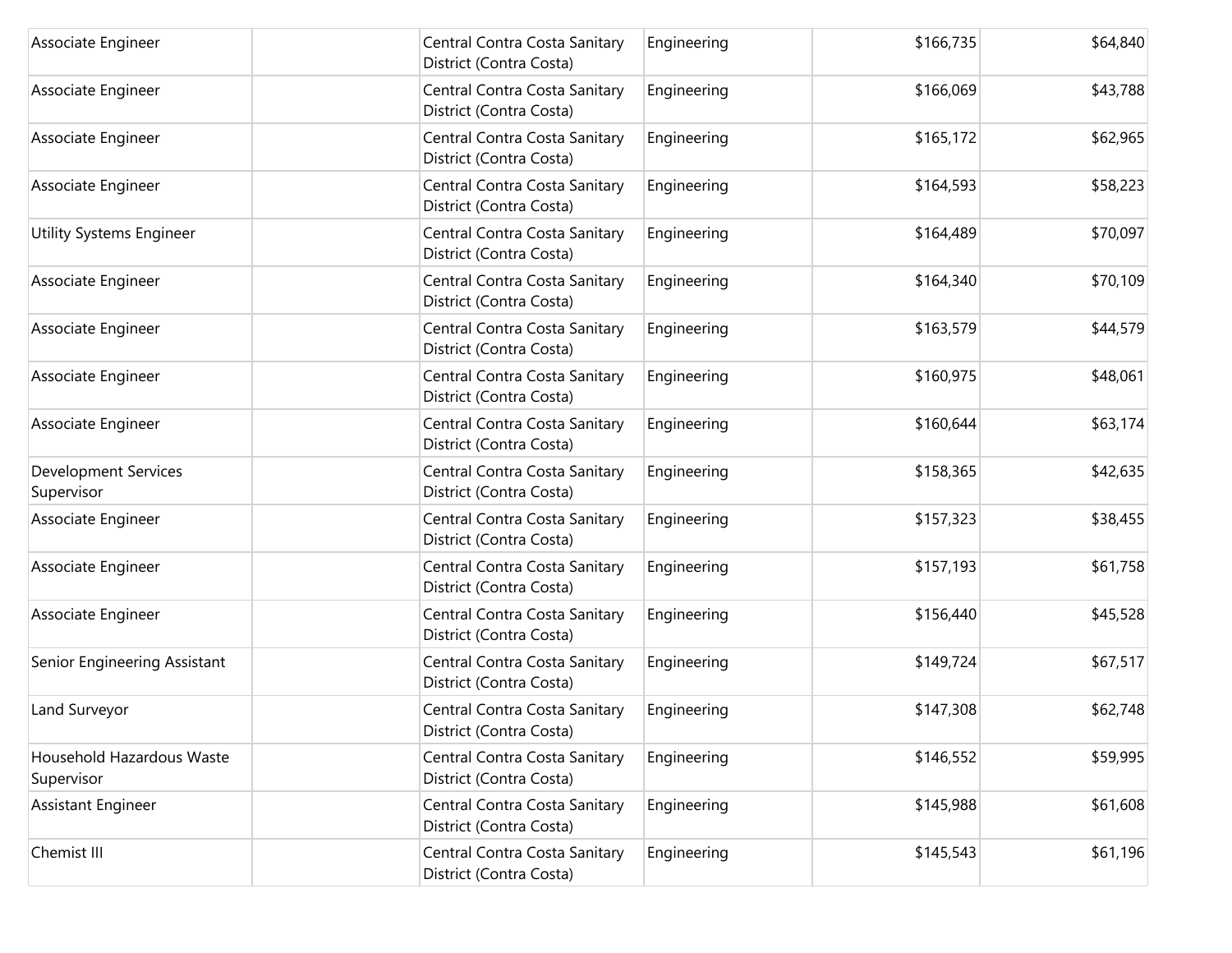| Senior Right-Of-Way Agent                    | Central Contra Costa Sanitary<br>District (Contra Costa) | Engineering | \$145,321 | \$33,783 |
|----------------------------------------------|----------------------------------------------------------|-------------|-----------|----------|
| Asset Management Program<br>Administrator    | Central Contra Costa Sanitary<br>District (Contra Costa) | Engineering | \$144,766 | \$70,625 |
| <b>Engineering Assistant III</b>             | Central Contra Costa Sanitary<br>District (Contra Costa) | Engineering | \$143,834 | \$52,584 |
| Construction Inspector                       | Central Contra Costa Sanitary<br>District (Contra Costa) | Engineering | \$143,364 | \$56,834 |
| Associate Engineer                           | Central Contra Costa Sanitary<br>District (Contra Costa) | Engineering | \$142,723 | \$50,920 |
| Senior Environmental<br>Compliance Inspector | Central Contra Costa Sanitary<br>District (Contra Costa) | Engineering | \$141,875 | \$66,275 |
| Senior Environmental<br>Compliance Inspector | Central Contra Costa Sanitary<br>District (Contra Costa) | Engineering | \$141,762 | \$66,255 |
| Assistant Land Surveyor                      | Central Contra Costa Sanitary<br>District (Contra Costa) | Engineering | \$141,655 | \$52,604 |
| <b>GIS Analyst</b>                           | Central Contra Costa Sanitary<br>District (Contra Costa) | Engineering | \$140,975 | \$66,293 |
| <b>Assistant Engineer</b>                    | Central Contra Costa Sanitary<br>District (Contra Costa) | Engineering | \$140,216 | \$60,909 |
| Construction Inspector                       | Central Contra Costa Sanitary<br>District (Contra Costa) | Engineering | \$139,673 | \$56,913 |
| <b>Assistant Land Surveyor</b>               | Central Contra Costa Sanitary<br>District (Contra Costa) | Engineering | \$139,356 | \$58,956 |
| Senior Chemist                               | Central Contra Costa Sanitary<br>District (Contra Costa) | Engineering | \$137,688 | \$23,403 |
| <b>GIS Analyst</b>                           | Central Contra Costa Sanitary<br>District (Contra Costa) | Engineering | \$136,917 | \$35,727 |
| Chemist II                                   | Central Contra Costa Sanitary<br>District (Contra Costa) | Engineering | \$135,368 | \$60,218 |
| Chemist II                                   | Central Contra Costa Sanitary<br>District (Contra Costa) | Engineering | \$135,273 | \$43,918 |
| Senior Right-Of-Way Agent                    | Central Contra Costa Sanitary<br>District (Contra Costa) | Engineering | \$134,948 | \$53,186 |
| Assistant Engineer                           | Central Contra Costa Sanitary<br>District (Contra Costa) | Engineering | \$134,409 | \$37,075 |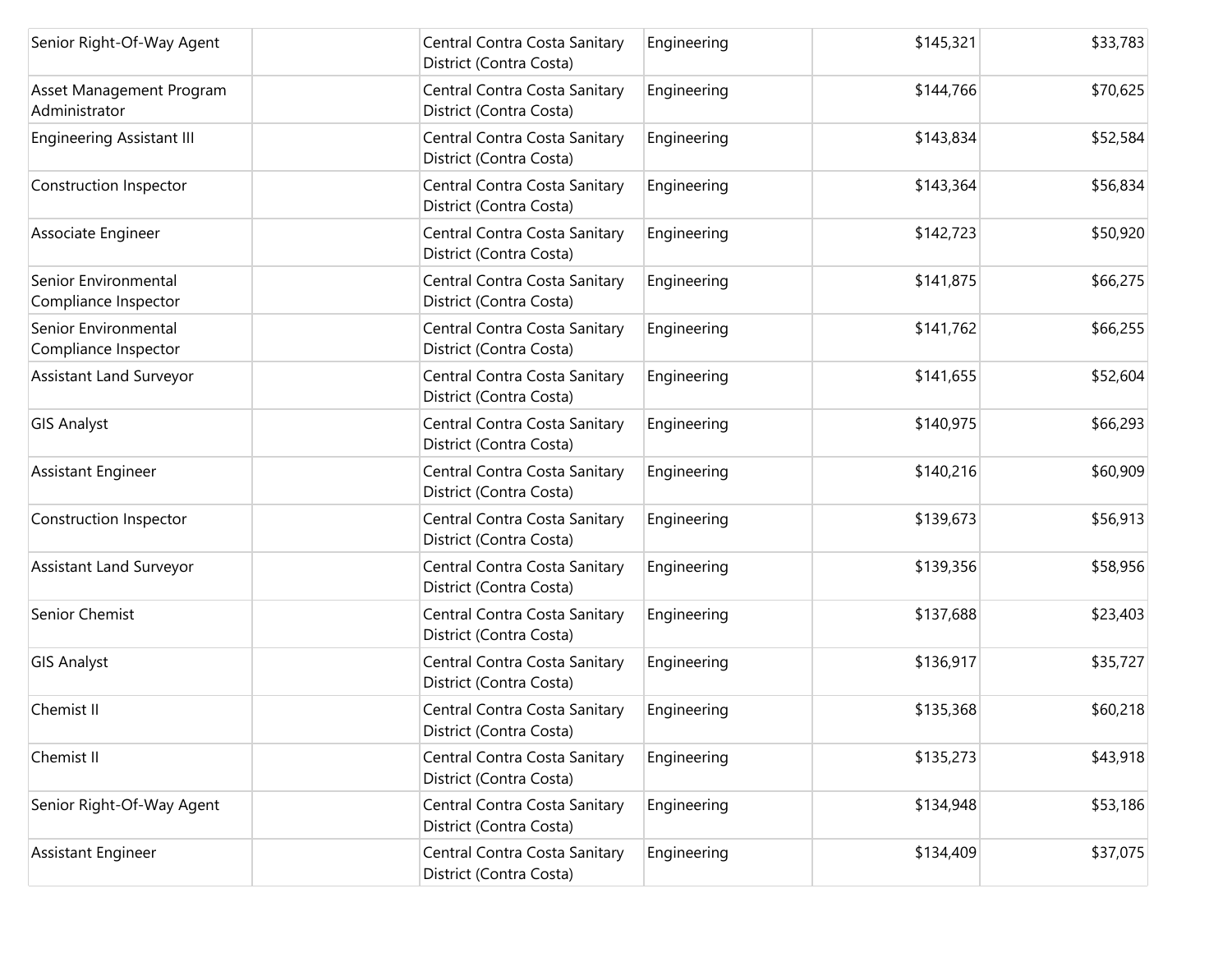| Environ Compliance Inspector II   | Central Contra Costa Sanitary<br>District (Contra Costa) | Engineering | \$132,623 | \$57,110 |
|-----------------------------------|----------------------------------------------------------|-------------|-----------|----------|
| Associate Engineer                | Central Contra Costa Sanitary<br>District (Contra Costa) | Engineering | \$131,803 | \$28,258 |
| Assistant Engineer                | Central Contra Costa Sanitary<br>District (Contra Costa) | Engineering | \$131,134 | \$36,639 |
| Environ Compliance Inspector II   | Central Contra Costa Sanitary<br>District (Contra Costa) | Engineering | \$130,340 | \$56,606 |
| Environ Compliance Inspector II   | Central Contra Costa Sanitary<br>District (Contra Costa) | Engineering | \$129,577 | \$55,533 |
| Engineering Technician III        | Central Contra Costa Sanitary<br>District (Contra Costa) | Engineering | \$128,696 | \$56,215 |
| Environ Compliance Inspector II   | Central Contra Costa Sanitary<br>District (Contra Costa) | Engineering | \$128,677 | \$56,211 |
| Environ Compliance Inspector II   | Central Contra Costa Sanitary<br>District (Contra Costa) | Engineering | \$128,223 | \$55,211 |
| Chemist II                        | Central Contra Costa Sanitary<br>District (Contra Costa) | Engineering | \$126,444 | \$44,718 |
| <b>Engineering Technician III</b> | Central Contra Costa Sanitary<br>District (Contra Costa) | Engineering | \$125,963 | \$62,834 |
| <b>Engineering Assistant III</b>  | Central Contra Costa Sanitary<br>District (Contra Costa) | Engineering | \$125,567 | \$50,908 |
| <b>Engineering Assistant III</b>  | Central Contra Costa Sanitary<br>District (Contra Costa) | Engineering | \$124,745 | \$64,492 |
| Management Analyst                | Central Contra Costa Sanitary<br>District (Contra Costa) | Engineering | \$124,619 | \$36,218 |
| Senior Chemist                    | Central Contra Costa Sanitary<br>District (Contra Costa) | Engineering | \$124,383 | \$49,666 |
| <b>Engineering Technician III</b> | Central Contra Costa Sanitary<br>District (Contra Costa) | Engineering | \$124,083 | \$39,080 |
| Construction Inspector            | Central Contra Costa Sanitary<br>District (Contra Costa) | Engineering | \$123,428 | \$55,899 |
| Management Analyst                | Central Contra Costa Sanitary<br>District (Contra Costa) | Engineering | \$123,168 | \$52,414 |
| <b>Engineering Assistant III</b>  | Central Contra Costa Sanitary<br>District (Contra Costa) | Engineering | \$123,076 | \$53,851 |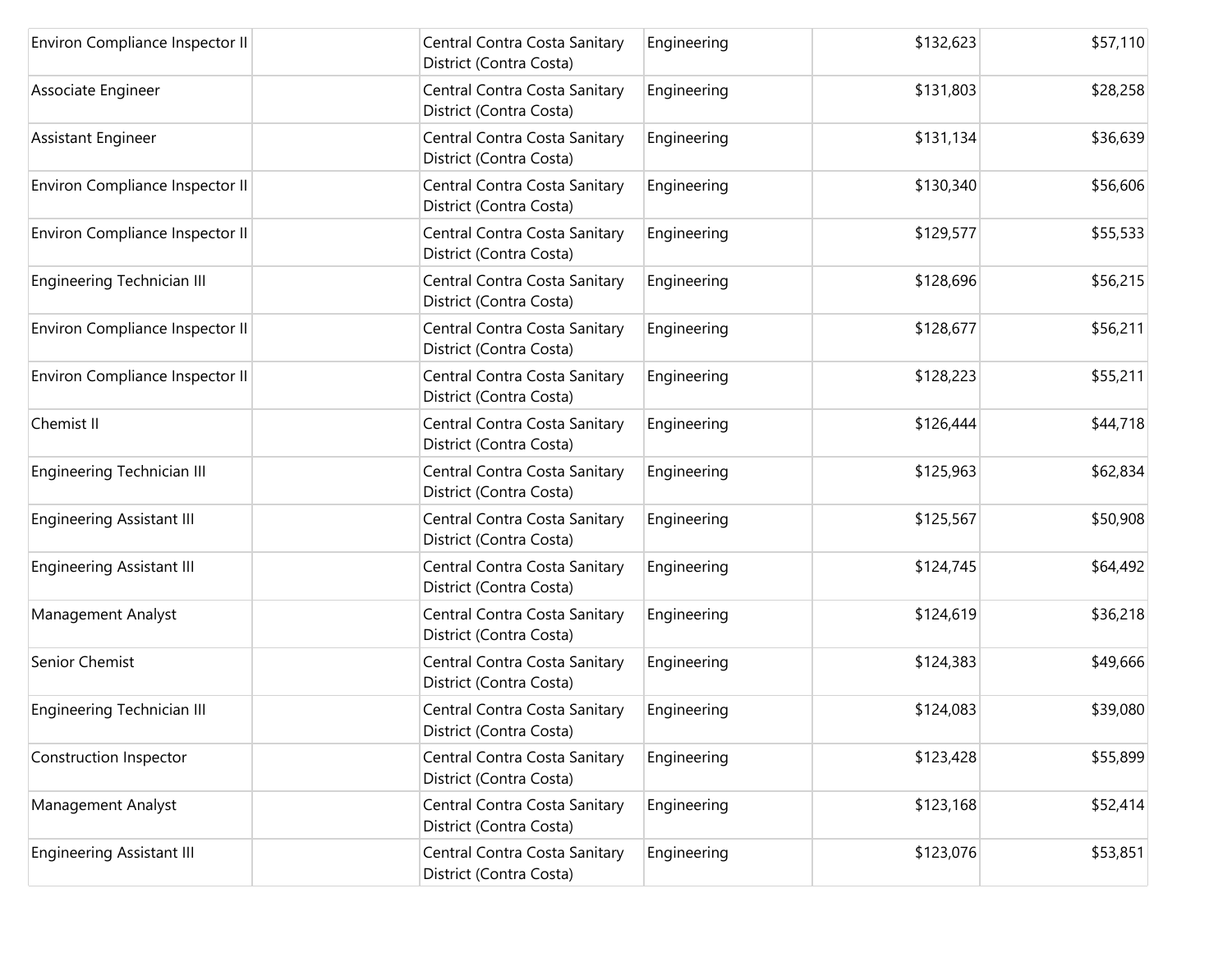| <b>Contracts Specialist</b>                     | Central Contra Costa Sanitary<br>District (Contra Costa) | Engineering | \$122,761 | \$54,862 |
|-------------------------------------------------|----------------------------------------------------------|-------------|-----------|----------|
| <b>Engineering Assistant III</b>                | Central Contra Costa Sanitary<br>District (Contra Costa) | Engineering | \$120,718 | \$55,717 |
| <b>Engineering Assistant III</b>                | Central Contra Costa Sanitary<br>District (Contra Costa) | Engineering | \$120,611 | \$49,201 |
| <b>Engineering Assistant II</b>                 | Central Contra Costa Sanitary<br>District (Contra Costa) | Engineering | \$115,983 | \$44,151 |
| Senior Household Hazardous<br>Waste Technician  | Central Contra Costa Sanitary<br>District (Contra Costa) | Engineering | \$115,104 | \$52,271 |
| Assistant Engineer                              | Central Contra Costa Sanitary<br>District (Contra Costa) | Engineering | \$114,687 | \$34,632 |
| <b>Staff Engineer</b>                           | Central Contra Costa Sanitary<br>District (Contra Costa) | Engineering | \$113,249 | \$31,138 |
| Senior Household Hazardous<br>Waste Technician  | Central Contra Costa Sanitary<br>District (Contra Costa) | Engineering | \$112,467 | \$45,932 |
| Engineering Technician II                       | Central Contra Costa Sanitary<br>District (Contra Costa) | Engineering | \$112,231 | \$47,578 |
| <b>Administrative Services</b><br>Supervisor    | Central Contra Costa Sanitary<br>District (Contra Costa) | Engineering | \$108,358 | \$60,411 |
| <b>Staff Engineer</b>                           | Central Contra Costa Sanitary<br>District (Contra Costa) | Engineering | \$107,952 | \$25,652 |
| Construction Inspector                          | Central Contra Costa Sanitary<br>District (Contra Costa) | Engineering | \$105,131 | \$34,783 |
| Construction Inspector                          | Central Contra Costa Sanitary<br>District (Contra Costa) | Engineering | \$103,644 | \$44,881 |
| <b>Environmental Compliance</b><br>Inspector II | Central Contra Costa Sanitary<br>District (Contra Costa) | Engineering | \$101,809 | \$43,244 |
| Administrative Assistant                        | Central Contra Costa Sanitary<br>District (Contra Costa) | Engineering | \$94,525  | \$47,483 |
| Administrative Assistant                        | Central Contra Costa Sanitary<br>District (Contra Costa) | Engineering | \$92,852  | \$30,377 |
| HousehoLd Hazardous Waste<br>Technician II      | Central Contra Costa Sanitary<br>District (Contra Costa) | Engineering | \$91,689  | \$43,122 |
| <b>Staff Engineer</b>                           | Central Contra Costa Sanitary<br>District (Contra Costa) | Engineering | \$88,233  | \$3,339  |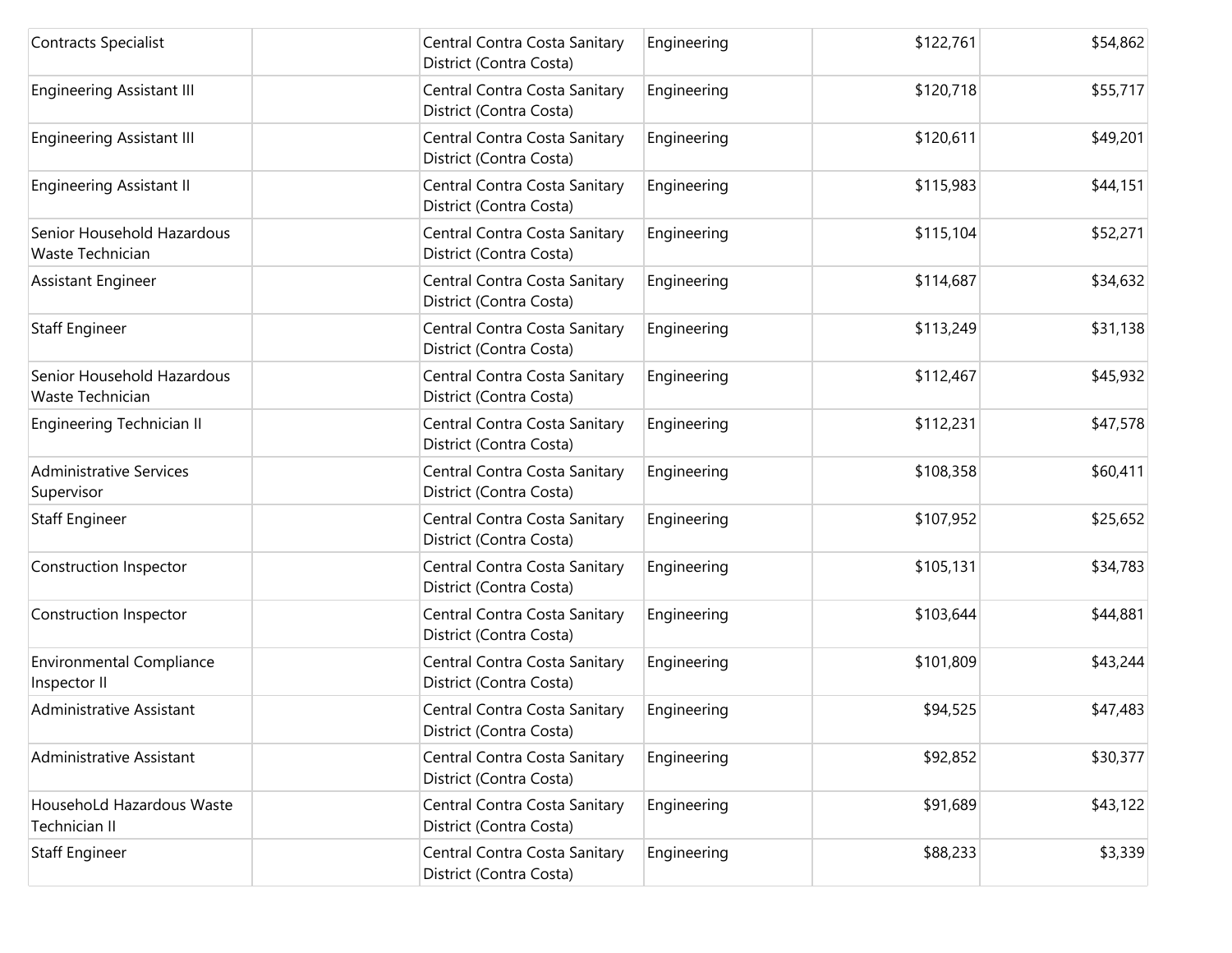| Chemist II                                                 | Central Contra Costa Sanitary<br>District (Contra Costa) | Engineering | \$85,666 | \$19,414 |
|------------------------------------------------------------|----------------------------------------------------------|-------------|----------|----------|
| Administrative Assistant                                   | Central Contra Costa Sanitary<br>District (Contra Costa) | Engineering | \$84,746 | \$49,763 |
| HousehoLd Hazardous Waste<br>Technician II                 | Central Contra Costa Sanitary<br>District (Contra Costa) | Engineering | \$82,412 | \$25,624 |
| Household Hazardous Waste<br>Technician I                  | Central Contra Costa Sanitary<br>District (Contra Costa) | Engineering | \$73,807 | \$23,917 |
| <b>Temporary Utility Systems</b><br>Engineer               | Central Contra Costa Sanitary<br>District (Contra Costa) | Engineering | \$71,001 | \$0      |
| Temporary Chemist I                                        | Central Contra Costa Sanitary<br>District (Contra Costa) | Engineering | \$68,296 | \$0      |
| <b>Engineering Assistant III</b>                           | Central Contra Costa Sanitary<br>District (Contra Costa) | Engineering | \$66,976 | \$12,745 |
| <b>Utility Systems Engineer</b>                            | Central Contra Costa Sanitary<br>District (Contra Costa) | Engineering | \$57,952 | \$22,067 |
| <b>Engineering Assistant I</b>                             | Central Contra Costa Sanitary<br>District (Contra Costa) | Engineering | \$40,557 | \$21,226 |
| Chemist I                                                  | Central Contra Costa Sanitary<br>District (Contra Costa) | Engineering | \$27,463 | \$6,667  |
| Administrative Assistant                                   | Central Contra Costa Sanitary<br>District (Contra Costa) | Engineering | \$24,073 | \$7,336  |
| Co-Op Student (Temporary)                                  | Central Contra Costa Sanitary<br>District (Contra Costa) | Engineering | \$23,616 | \$0      |
| Co-Op Student (Temporary)                                  | Central Contra Costa Sanitary<br>District (Contra Costa) | Engineering | \$23,472 | \$0      |
| Co-Op Student (Temporary)                                  | Central Contra Costa Sanitary<br>District (Contra Costa) | Engineering | \$21,027 | \$0      |
| Co-Op Student (Temporary)                                  | Central Contra Costa Sanitary<br>District (Contra Costa) | Engineering | \$20,928 | \$0      |
| <b>Temporary Household</b><br>Hazardous Waste Technician I | Central Contra Costa Sanitary<br>District (Contra Costa) | Engineering | \$20,874 | \$0      |
| Co-Op Student (Temporary)                                  | Central Contra Costa Sanitary<br>District (Contra Costa) | Engineering | \$18,996 | \$0      |
| Co-Op Student (Temporary)                                  | Central Contra Costa Sanitary<br>District (Contra Costa) | Engineering | \$18,012 | \$0      |